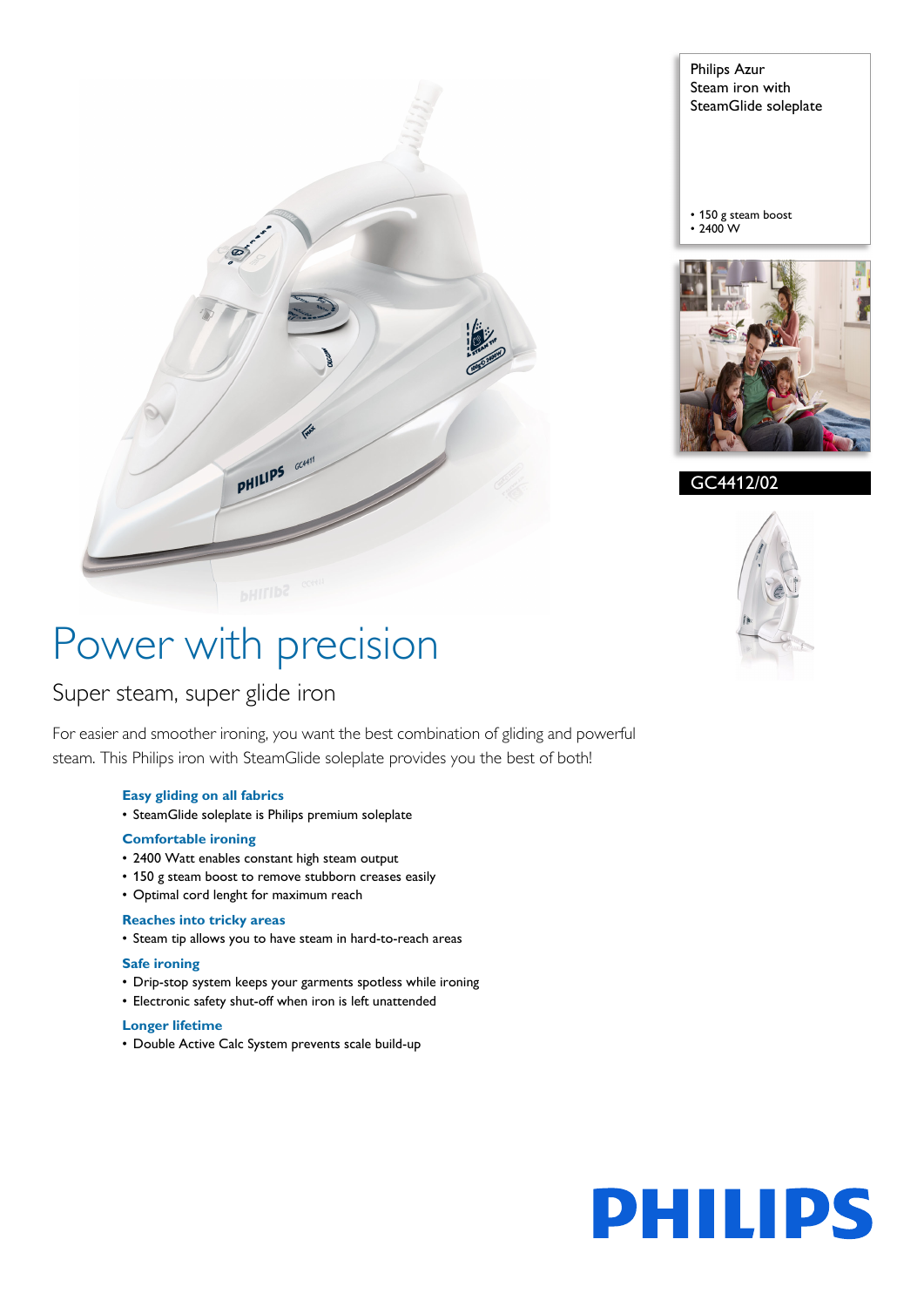# **Highlights**

## **SteamGlide soleplate**



SteamGlide soleplate is the best Philips soleplate for your steam iron. It has great scratch resistancy, glides excellent and is easy to clean.

### **2400 Watt**



#### 2400 Watt enables constant high steam output.

#### **Steam boost up to 150 g**



Applying steam boost will release a steam shot up to 15g to remove even the toughest creases

#### **Optimal cord lenght**



With the 2.5 m long cord, you can easily reach right up to the edges of your ironing board and further!

**Steam tip**



The unique steam tip of this Philips iron, combines a particularly pointed front of the soleplate with special elongated steam slots in the tip, to reach right into the smallest and most difficult areas for the best ironing results.

#### **Drip-stop system**



The Drip Stop system of your Philips steam iron lets you iron delicate fabrics at low

temperatures without having to worry about stains from water droplets.

#### **Automatic safety shut-off**



The electronic safety shut-off automatically switches the iron off when it is left unattended or tips over.

#### **Double Active Calc System**



Double Active Calc system of your Philips steam iron prevents scale build-up through anti scale pills and an easy to use calc clean function.